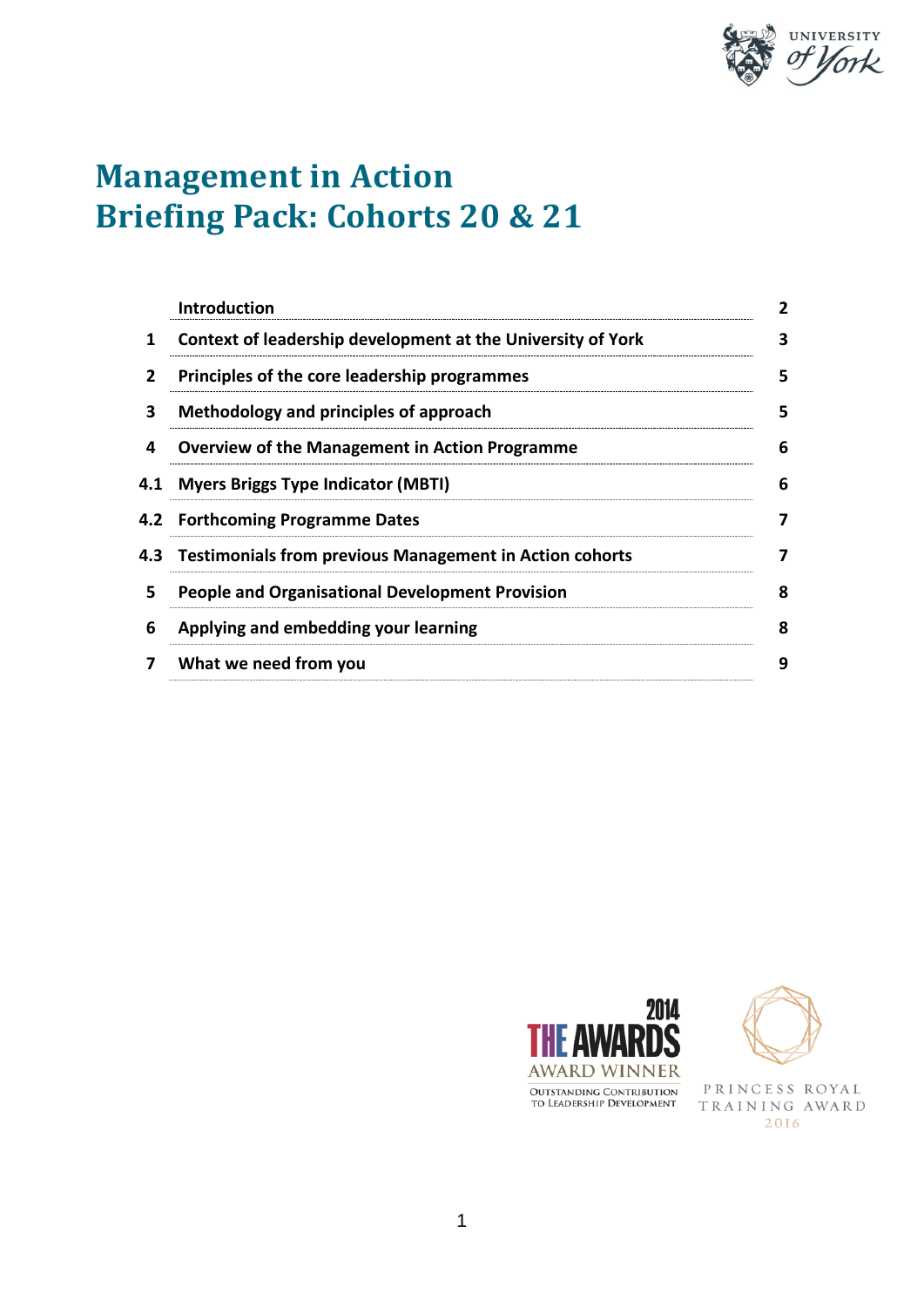

### **Introduction**

This briefing pack has been produced to introduce you to the Management in Action programme and to hopefully answer some of the initial questions that you may have.

The target audience for this programme is first time/first line, Supervisors/Team Leaders/managers.

To be considered for the programme, you need to discuss your individual needs with your line manager and identify the areas of your performance that you wish to develop. It will also be beneficial to discuss opportunities that may arise for you to apply your learning in the workplace. This should then be recorded on the application form and submitted by **12 noon, Thursday 20 June 2019**.

Two programmes will be offered during the 2019/20 academic year, with 16 places available on each. The dates of both programmes can be found on page 7 of this pack.

If the programme is oversubscribed People and Organisational Development reserves the right to make the final selection of participants to ensure a balance of roles and departments. All places will be confirmed by Friday 12 July 2019.

If the programme is oversubscribed HoDs will be asked to prioritise the applications received from their department.

Before applying, please:

• Agree with your line manager that this programme meets your development needs and that you can commit to all workshop dates and other programme activities.

Should you have any questions, please do not hesitate to contact me on ext. 4867 or at lindsay.coomer@york.ac.uk.

Kind regards.

**Lindsay Coomer Development Partner - Leadership**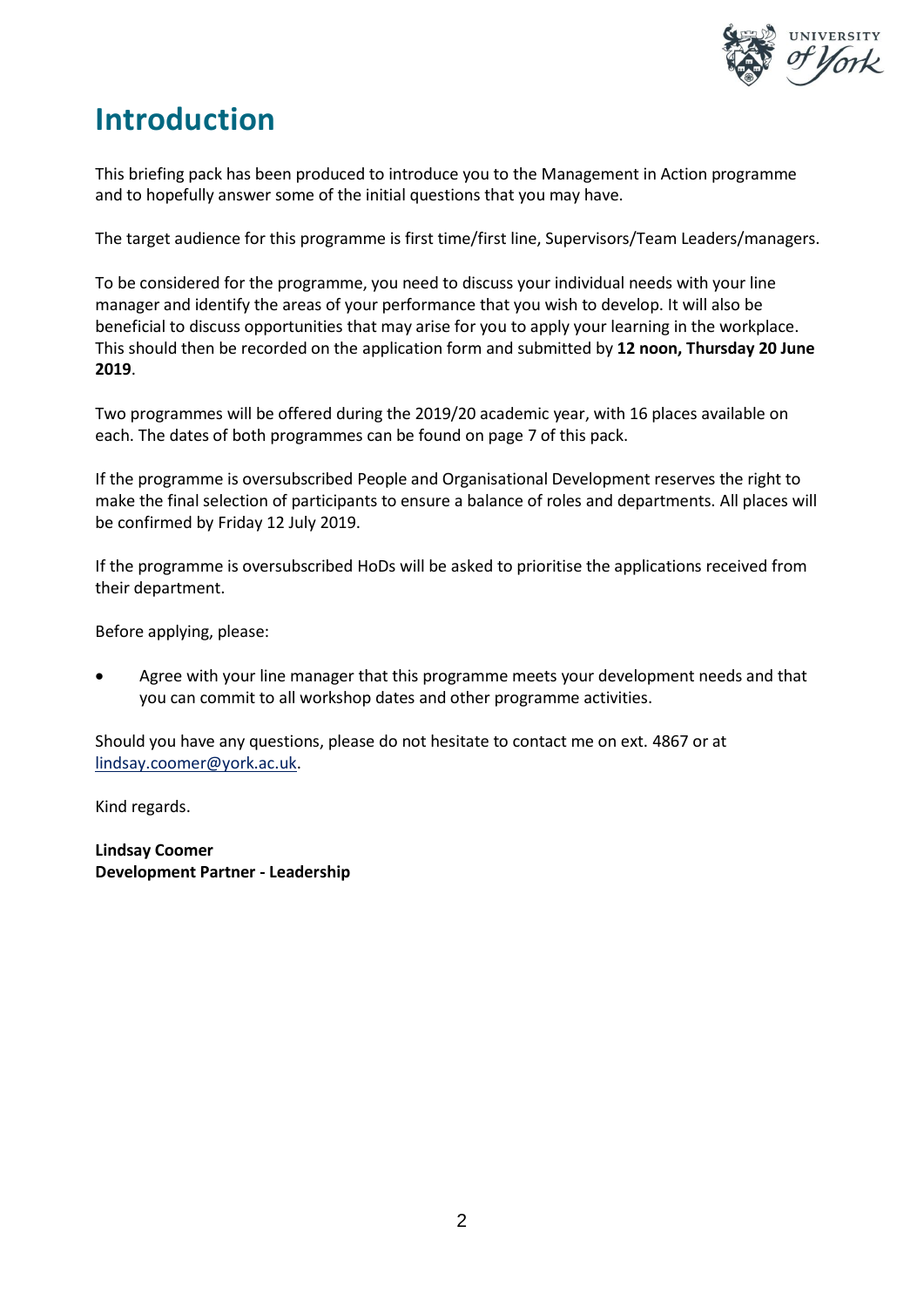

## **Context of leadership development at the University of York**

May 2008 saw the introduction of a Leadership Development Strategic Project. The focus of this project was to provide a framework and range of interventions in order to provide support and skills to those who are in leadership and management roles.

This resulted in the introduction of a comprehensive suite of leadership development opportunities. This is being continually updated as a result of feedback from delegates and key stakeholders in order to keep abreast of the developments within HE. This framework aims to create collective leadership capability that empowers and enables leaders to:

- gain deeper insights into the global/university context of leadership
- develop the strategic direction of their departments and activities to support departmental goals and deliver the University Plan
- build sustainable high performing teams, built on the key skills of effective dialogue, feedback, inclusivity and engagement

This holistic approach as illustrated below, was recognised by The Times Higher Education Awards in 2009 when we received the award for 'Outstanding Contribution to Leadership Development'. In 2012 we received a Times Higher Award for 'Outstanding Support for Early Career Researchers' for our Research Leaders Programme, and in 2014 we also received a Times Higher Award for 'Outstanding Contribution to Leadership Development' for our Collaborative Leadership Programme.

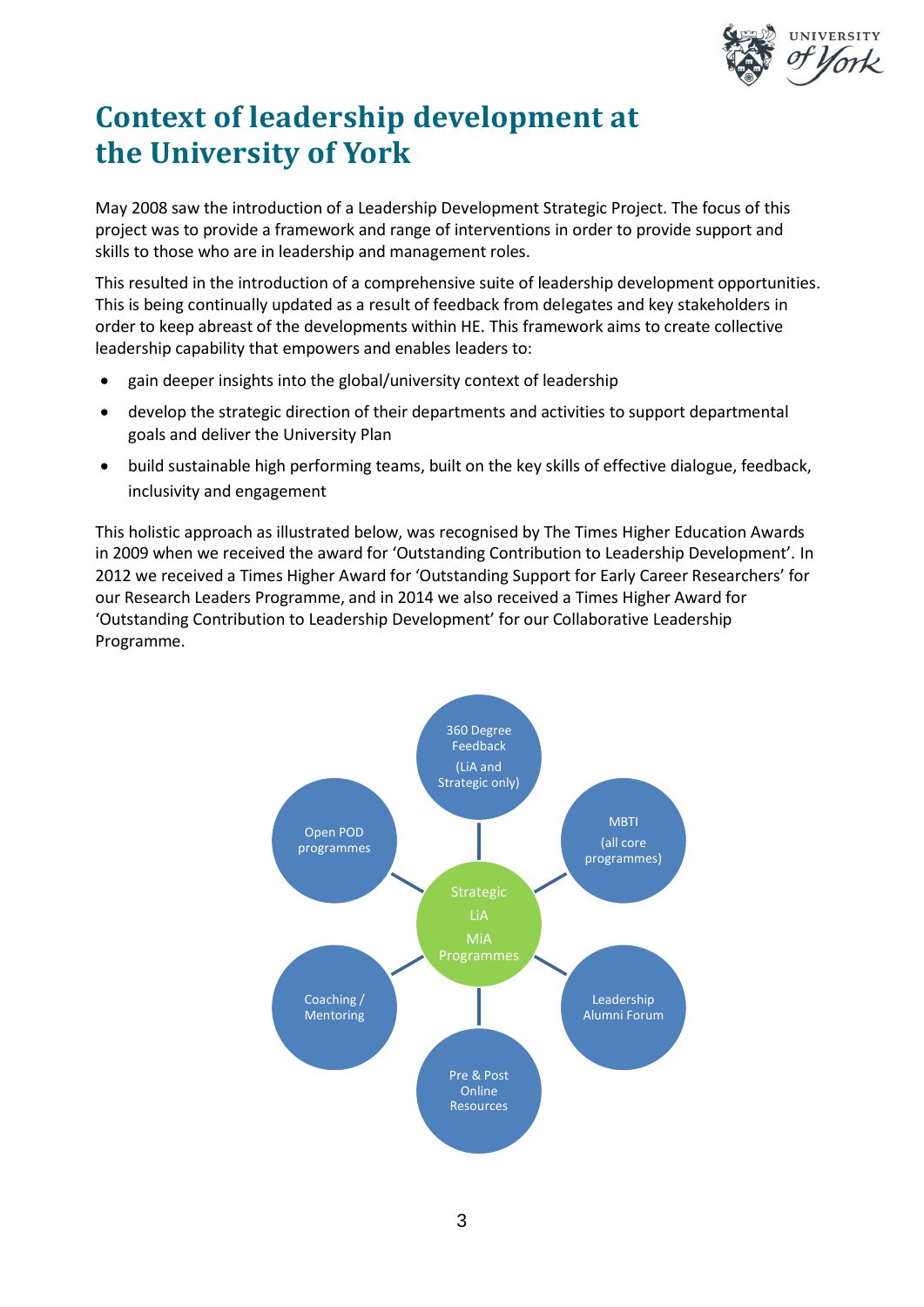

The following six core leadership programmes provide an opportunity to consolidate and develop existing knowledge, understanding, skills, attitudes and behaviours and they are open to relevant staff in a management or leadership role:

#### **1) Collaborative Leadership**

For discrete Department Management teams to enable them to build the capability and confidence of the management teams in departments, to face the challenges and changes of the new higher education environment.

#### **2) Strategic Leadership**

Suitable for Heads of Department and members of the Senior Management Group. Places on this programme are by invite only.

#### **3) Leadership in Action**

Suitable for middle managers who are responsible for large teams and/or managing line managers within their team.

#### **4) Research Leaders**

The Research Leaders Programme was introduced as a result of many research active academics and their managers highlighting that the abstraction for the Leadership in Action Programme was too long .The content covers the critical areas of the Leadership in Action programme but is presented in a research-only context. This can be supplemented through the core Learning & Development provision.

#### **5) Leading Without a Team**

The Leading Without a Team programme has been developed with the recognition that a number of middle managers find themselves in leadership positions without having formal management responsibilities. This programme focuses less on managing teams and individuals and more on influencing key stakeholders.

#### **6) Management in Action**

Suitable for first time, first line managers / supervisors who are directly involved with day to day supervision and work allocation.

By meeting others in a leadership role from across the University, you will have the opportunity to share best practice whilst building a diverse network of support. The 360 degree and coaching elements of the programme will also provide a rich platform for greater self-awareness and personal growth.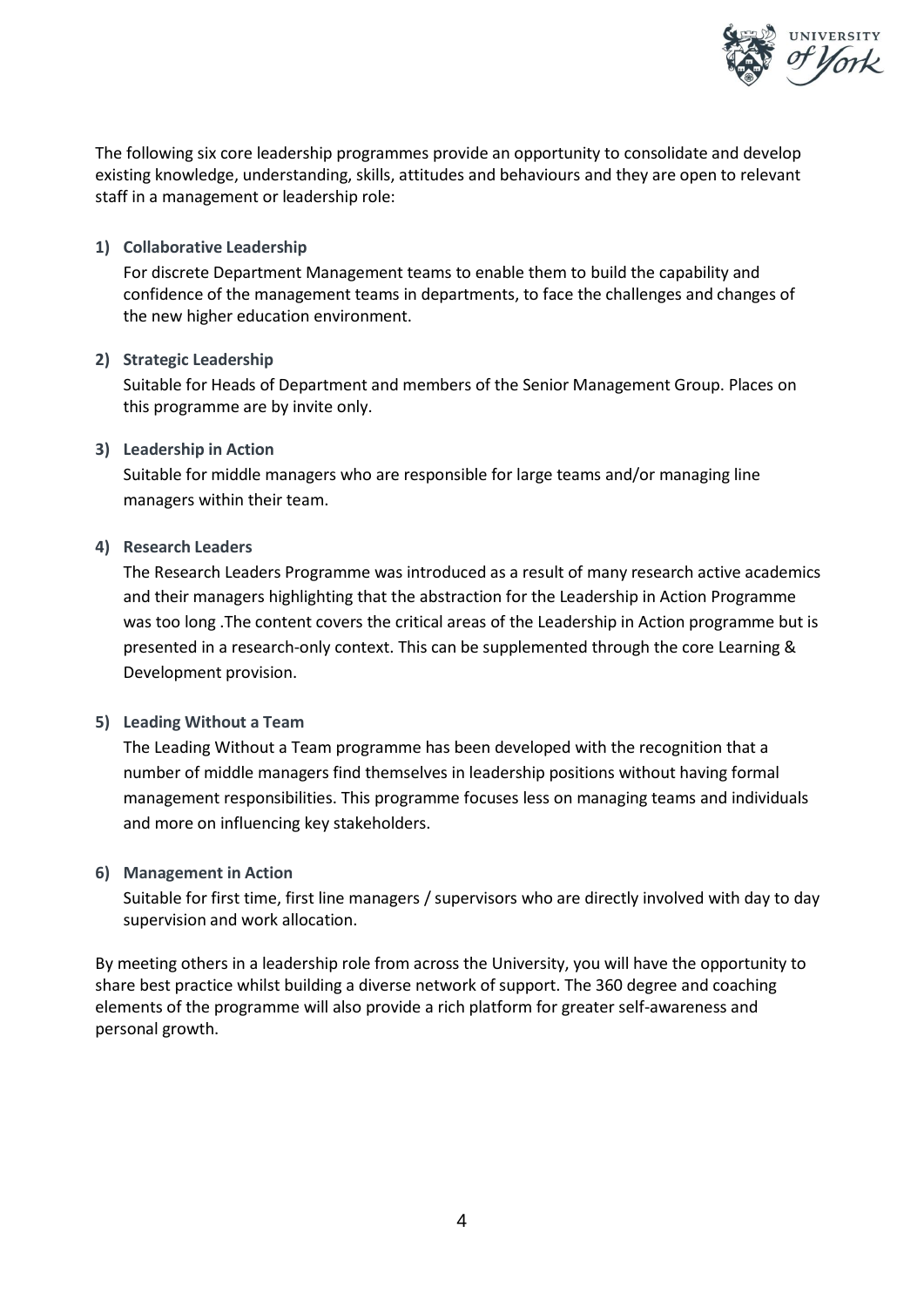

All of the programmes are built around three core themes:

#### **Managing and Developing Self: Self Efficacy**

An opportunity to get feedback and review your personal approach to leadership and management. These modules will also identify key leadership skills and behaviours which will be effective within our environment.

#### **Managing and Developing Others: Relational Leadership** Understanding your role in relation to building an effective team, developing individuals,

maximising performance, managing change and holding difficult conversations.

#### **Managing within the University: Organisational Leadership**

Understanding the structure, policies and frameworks within which the University operates. A particular focus is placed on financial management, strategic and operational planning and statutory requirements.

### **Principles of the core leadership programmes**

- To provide the essential knowledge and understanding required to perform leadership and management roles effectively.
- To develop the relevant skills, attitudes and behaviours of those who hold leadership and management roles within the University.
- To create a supportive and effective framework to share best practice and explore solutions to challenges within leadership and management roles.
- To support University Strategy by developing and empowering leaders and managers to achieve high performance.
- To maximise the potential of our managers and leaders.
- To provide departments with leadership and management skills this will assist in meeting department aims and objectives.
- To contribute to a culture of continuous professional development.

## **Methodology and principles of approach**

- A programme of formal workshops.
- In addition, all leaders and managers will be encouraged and supported to undertake appropriate self-development activities.
- Mentoring and coaching will be offered to support individual development.
- To acknowledge the differing learning styles of delegates, activities may also include use of external and internal speakers, psychometrics, facilitated sessions and classroom-based approaches.
- The content of the activities will address knowledge, understanding, skills, attitudes and behaviours.
- Programmes will focus on practical problems/case studies.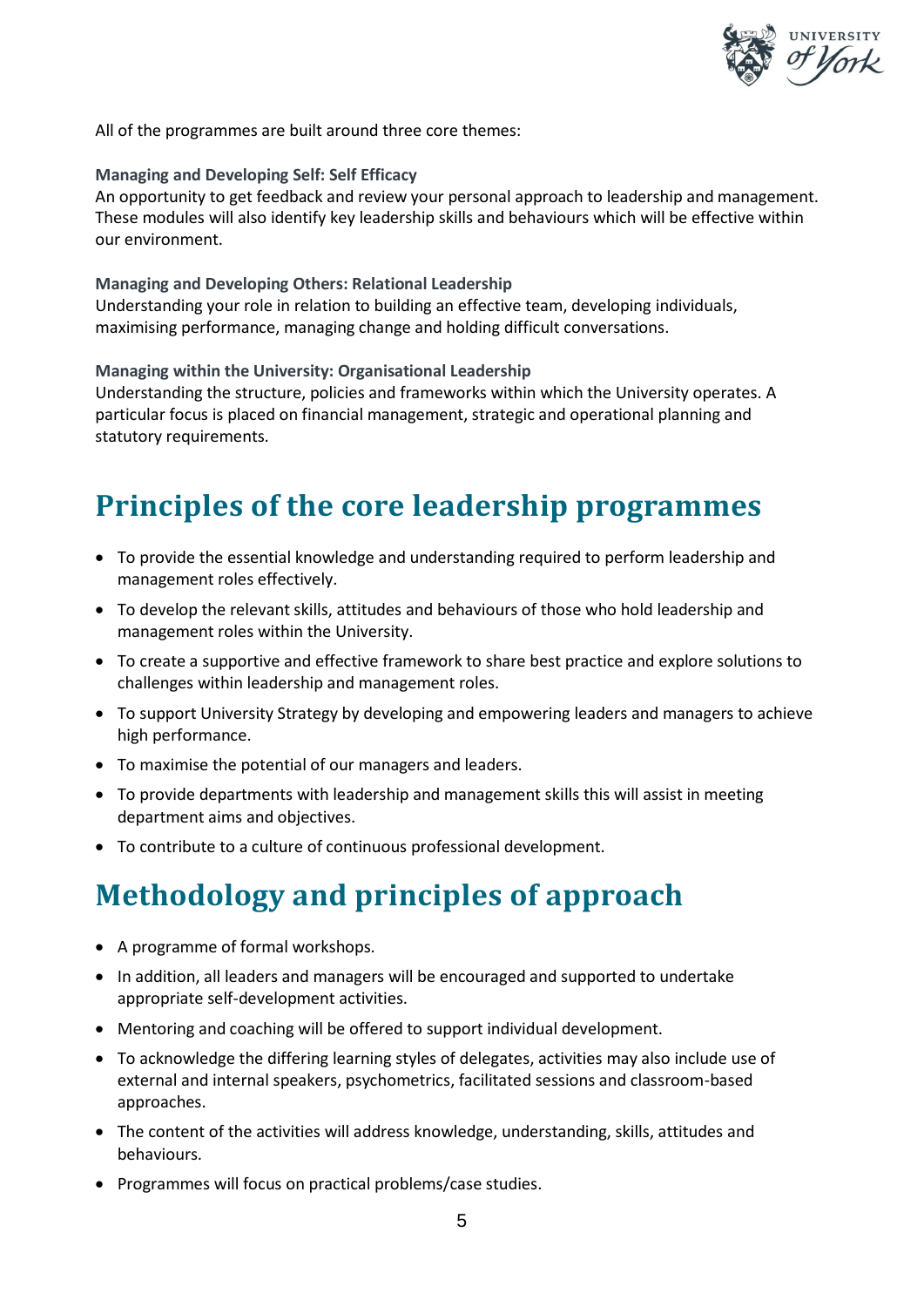

# **Overview of the Management in Action Programme Structure**

| Module 1 (Core)<br><b>You and Your Role</b>                                                                        | <b>Modules 2-4 (Core)</b>                                                                                                       | <b>Optional Supplementary</b><br>Workshops<br>Available throughout the<br>year as part of the core<br><b>POD Programmes</b> |
|--------------------------------------------------------------------------------------------------------------------|---------------------------------------------------------------------------------------------------------------------------------|-----------------------------------------------------------------------------------------------------------------------------|
| Day One:<br>. Welcome and Introduction<br>Current challenges facing<br><b>York and HE Sector</b><br>Leadership vs. | <b>Module 2: Managing</b><br>Yourself<br><b>Time Management</b><br>Ξ<br>Delegation<br>Ξ<br>Problem solving                      | Resolving<br><b>Interpersonal Conflict</b><br>Challenging<br>Conversations and<br><b>Giving Feedback</b>                    |
| Management<br><b>Exploring your role</b><br>Day Two:<br>• Myers Briggs Type<br>Indicator - Recognising             | <b>Module 3: Managing</b><br><b>Others</b><br><b>Communication styles</b><br>Ξ<br>Assertiveness<br>Ξ<br><b>Personal Impact</b>  | Influence and<br>Persuasion<br><b>Assert Yourself</b>                                                                       |
| differences<br><b>-Learning Cycle and styles</b><br>• The importance of<br>reflection                              | <b>Module 4: Getting the</b><br><b>Best from Your Team</b><br>Motivation<br>Stages of team<br>п<br>development<br>Team dynamics | Manager As Coach                                                                                                            |
|                                                                                                                    |                                                                                                                                 | <b>Practical Performance</b><br>Management                                                                                  |
|                                                                                                                    | <b>Celebration Event</b>                                                                                                        |                                                                                                                             |

## **Myers Briggs Type Indicator (MBTI)**

The MBTI instrument is an exceptionally versatile tool that provides individuals and teams with a powerful understanding of their own and others' personality styles. Insight into the differences between personality types helps groups and individuals to work together more effectively, improving communication and reducing conflict. By recognising the preferences that MBTI illustrate and identifying your personal type, you will be able to develop your role as a leader.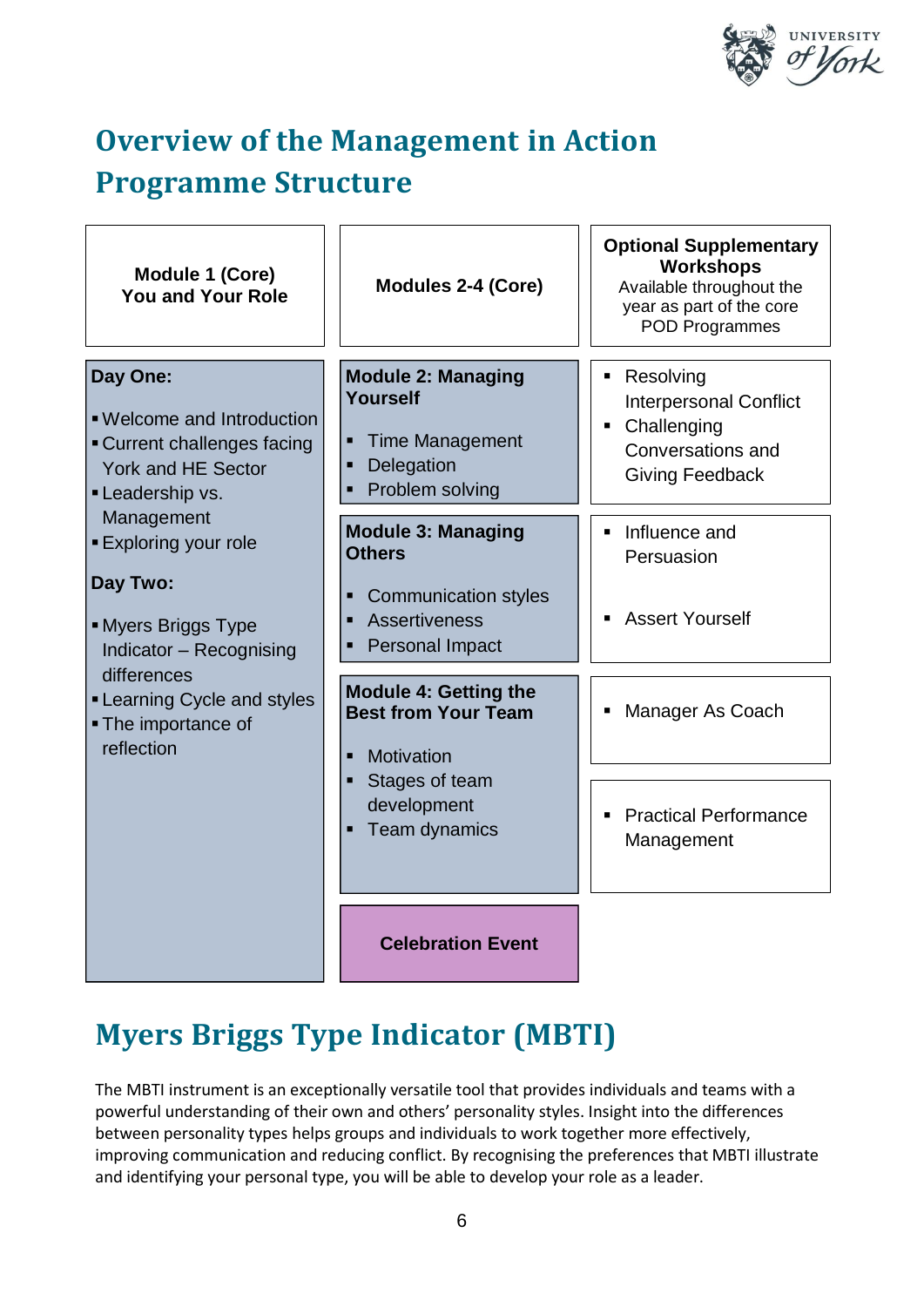

This tool has been used in both the Leadership in Action and Strategic Leadership programmes.

### **Forthcoming programme - dates**

| <b>Module</b>                                  | <b>Cohort 20</b>                                          | <b>Cohort 21</b>                                     |
|------------------------------------------------|-----------------------------------------------------------|------------------------------------------------------|
| <b>Induction</b>                               | 13 August 2019<br>$(09:30 - 11:30)$                       | 4 September 2019<br>$(09:30-11:30)$                  |
| Module 1<br>You and Your Role                  | 17 & 18 September 2019<br>(Includes evening meal on 17th) | 1 & 2 October 2019<br>(Includes evening meal on 1st) |
| Module 2<br><b>Managing Yourself</b>           | 8 October 2019                                            | 23 October 2019                                      |
| Module 3<br><b>Managing Others</b>             | 12 November 2019                                          | 19 November 2019                                     |
| Module 4<br>Getting the Best from Your<br>Team | 11 December 2019                                          | 17 December 2019                                     |
| <b>Celebration Event</b>                       | 24 January 2020<br>(09:00-13:00)                          | 24 January 2020<br>$(09:00-13:00)$                   |

Day-long sessions run 09:30 – 16:30, **except** for Module 1 which is 09:30 – 17:30 (Day 1); 09:30- 16:30 (Day 2).

Please note however that the first day of the first module (17 September and 1 October respectively) will include an **evening meal** which delegates are encouraged to attend. The evening will be finished by 9pm. Module 1 will take place at **Mercure York Fairfield Manor Hotel** for both cohorts. All remaining modules on both cohorts will take place at Kings Manor.

Please also note that it is delegate responsibility to arrange transport to and from training venues. Any additional transport costs will need to be claimed through your departmental expenses.

### **Testimonials from previous MIA cohorts**

*"Very informative, interactive and interesting. This has been a really valuable course and I have gained many skills which I am already implementing in the workplace. The course has greatly increased my confidence as a manager and my drive to progress my career at the University."*

*"The best related work course I have attended by far!!"*

*"Very useful and beneficial. [The Management in Action Programme] has increased my confidence in myself in the workplace. I've also made valuable connections with colleagues outside my department. The principles I've learned are useful to apply in reality."*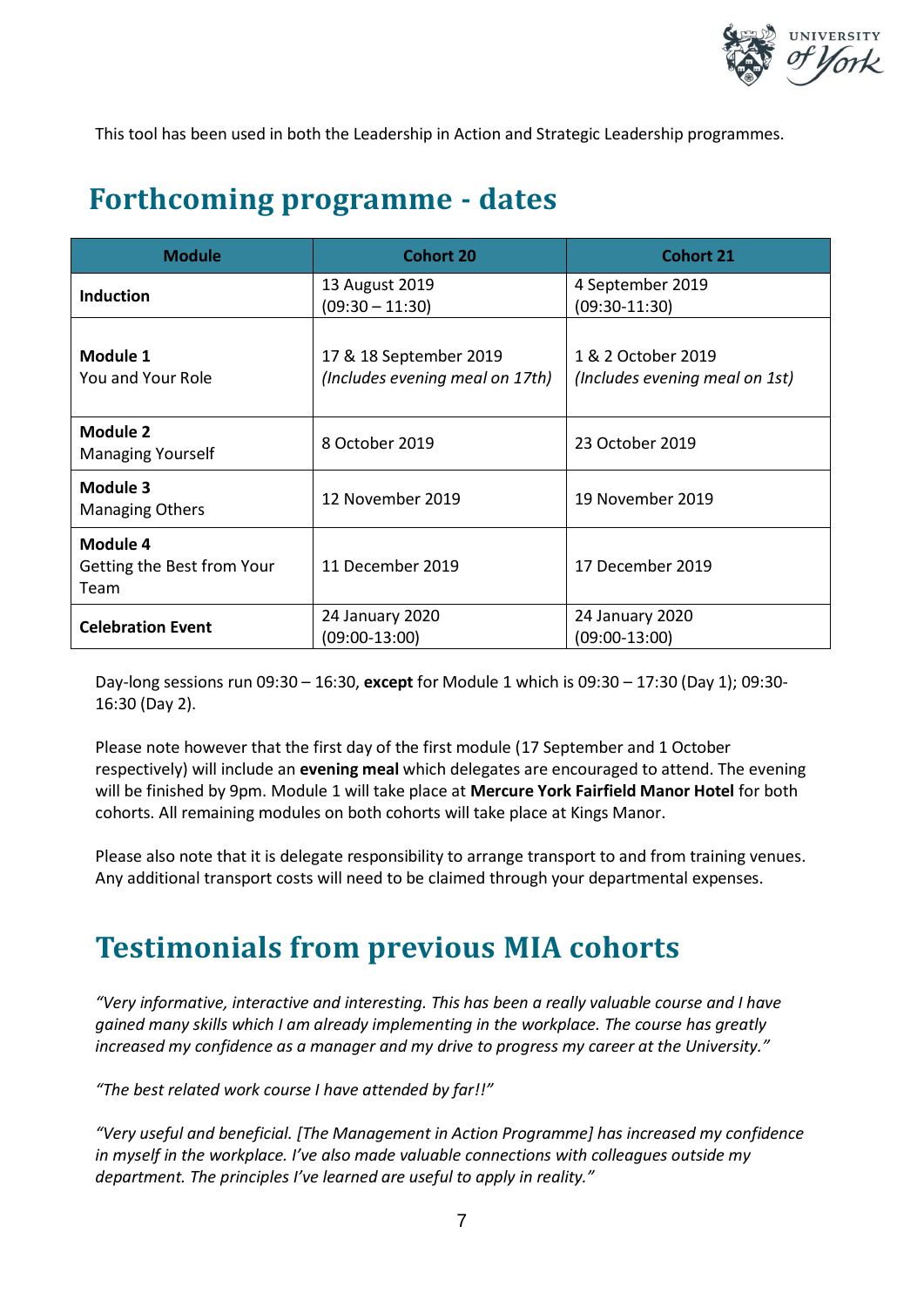

# **People and Organisational Development (POD) provision**

In addition to the core leadership programmes, in order for individuals to meet all of their development objectives, we will highlight particular elements of the POD provision that may enhance learning.

Particular sessions that are available to all staff, may supplement learning covered in the core leadership programme or address individual learning objectives that are not covered as part of the leadership programme. These may include:

- Developing Personal Resilience
- Equality and Diversity
- Influence and Persuasion
- Resolving Interpersonal Conflict
- Project Management

## **Applying and embedding your learning**

It is suggested by Cope (2005) that to be effective learning must be embedded in the workplace and learners supported in that process. He identifies that as a general rule 10% of effort should be on identifying the learning needs and objectives, 20% on an open programme learning event, 30% on workplace coaching and action learning and 40% on embedding that learning in the workplace.

The University of York Staff Survey 2017 stated that 66% of respondents had the opportunity to put new skills and knowledge gained at or through the University into practice in the workplace. This is more effective with the involvement of your direct line manager and as a result we encourage you to involve them and update them regularly on your thoughts, reflections and your development plan.

At the end of each module, reflection time will be provided for you to identify what you have learnt and how you may apply the learning back in the workplace.

Only 22% of staff completing the 2017 Staff Survey stated that they have useful discussions about their performance at work outside the annual performance review. If you do not already have an existing mechanism in place for regular meetings with your line manager, you will need to introduce this prior to commencing on the Management in Action programme. This will enable you to discuss progress and highlight potential opportunities within the Department to transfer your learning.